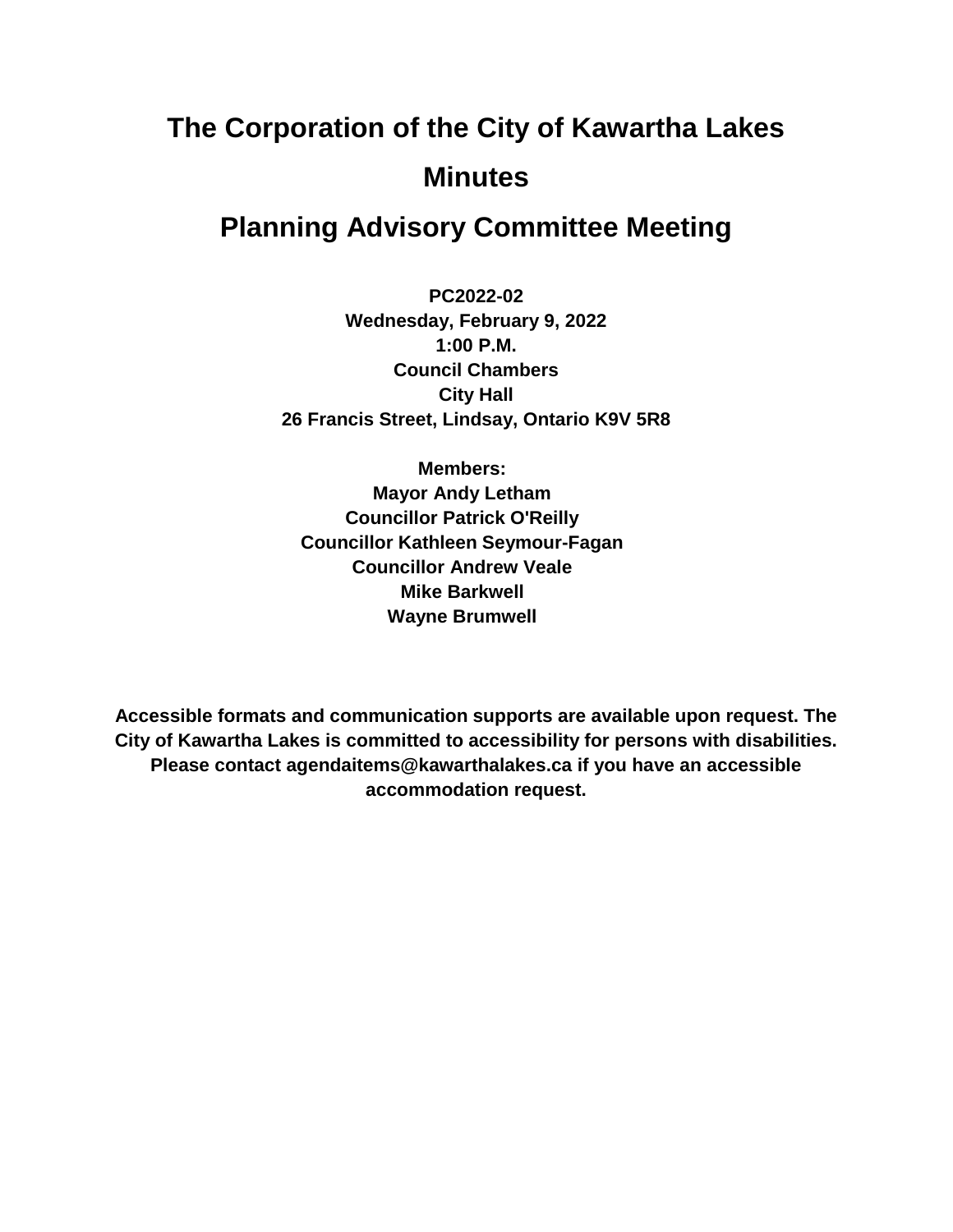#### **1. Call to Order and Adoption of Agenda**

Chairperson Councillor A. Veale called the meeting to order at 1:00 p.m. Mayor A. Letham, Deputy Mayor P. O'Reilly, Councillors K. Seymour-Fagan, and Committee Members M. Barkwell, W. Brumwell and J. Willock were in attendance.

Deputy Clerk and Recording Secretary J. Watts, Director of Development Services R. Holy, Manager of Development Engineering C. Sisson, Development Planning Supervisor S. Rea, and Planners II J. Derworiz and M. LaHay were also in attendance.

The Chair opened the meeting and introduced Planning Advisory Committee and the members of staff present.

#### **PAC2022-005 Moved By** Mayor Letham **Seconded By** J. Willock

**That** the agenda be adopted as circulated.

#### **Carried**

#### **2. Declarations of Pecuniary Interest**

There were no declarations of pecuniary interest disclosed.

#### **3. Public Meeting Reports**

The Chair stated that, as required under the Planning Act, a public meeting is being held prior to the City of Kawartha Lakes Council making decisions on the following planning matters.

#### 3.1 PLAN2022-005

**Application to Amend the Kawartha Lakes Official Plan and Township of Emily Zoning By-law 1996-30 at 614 Shamrock Road, Omemee - Spence** Jonathan Derworiz, Planner II

#### 3.1.1 Public Meeting

The Chair requested staff to advise on the manner of giving notice for the proposed Official Plan Amendment and Zoning By-law Amendment. He also asked staff to briefly describe the proposal and summarize the correspondence, if any, received to date.

Mr. Derworiz confirmed that the required notice was given in accordance with the Planning Act. He summarized the application, explaining that it proposes to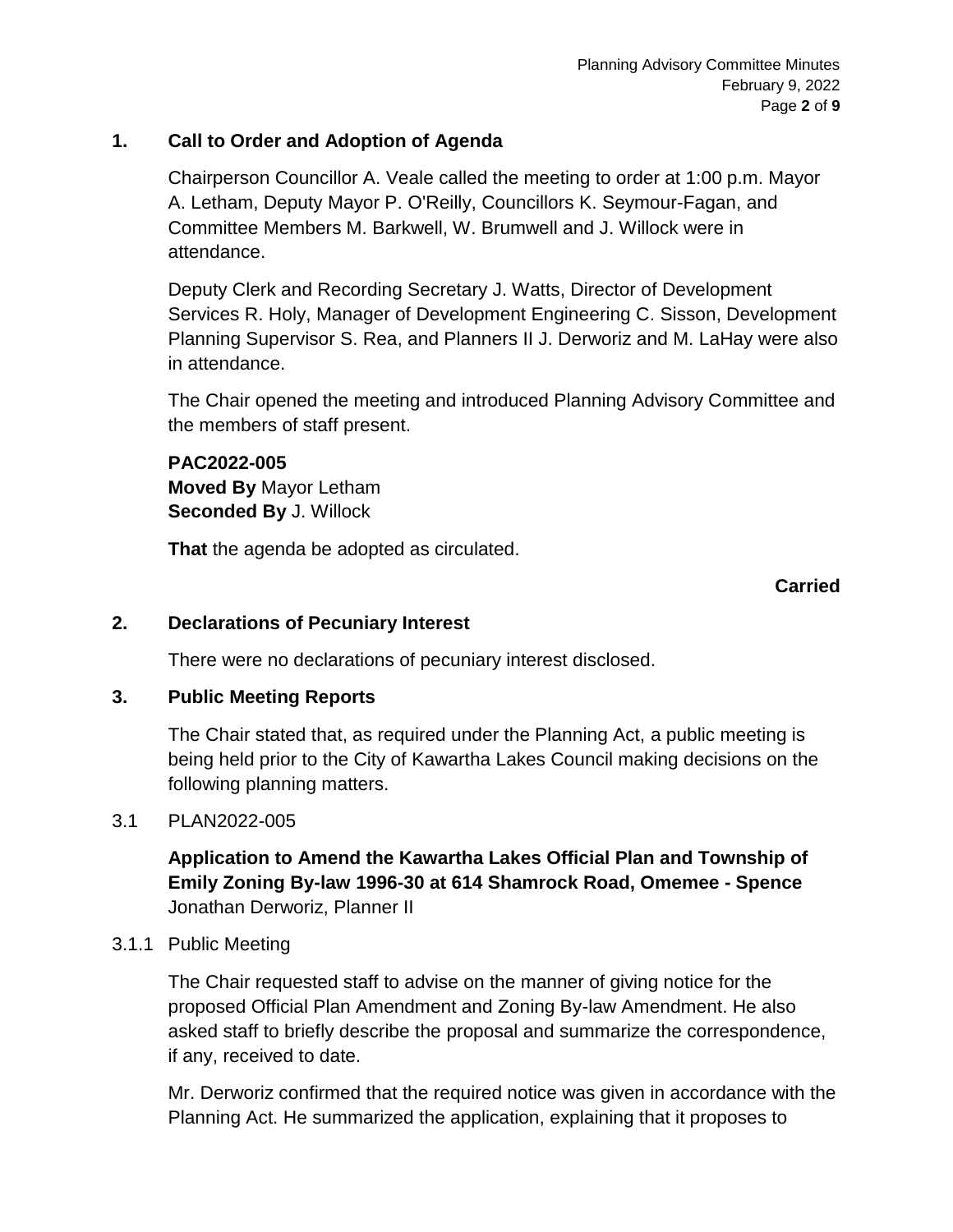permit a severance of the lot and establish a residence on the severed portion. Existing Agricultural uses and buildings, and the residence, would remain on the retained portion. Based on the documentation and comments submitted to support the applications, the applications appear to be consistent with the Provincial Policy Statement, conform to the Growth Plan for the Greater Golden Horseshoe and the Kawartha Lakes Official Plan. He noted that the proposed new property line for the severance matches the existing line dividing the two Official Plan categories on the property (rural and waterfront). Mr. Derworiz summarized the comments received to date, as detailed in his report, noting that subsequent to the writing of the report additional comments were still outstanding from a peer review of the hydro-geological report. He stated that while staff are recommending that the application be referred back to staff for further review and processing, he would be supportive of a referral to Council for approval should the Committee adopt that recommendation.

The Chair inquired if the applicant wished to speak to the application.

Hugh Stewart of Clark Consulting Services spoke on behalf of the applicant, and made himself available for questions from the members of the committee. He responded to questions from members of the committee.

The Chair inquired if anyone wished to speak to the application.

No other persons spoke to the application.

3.1.2 Business Arising from the Public Meeting

#### **PAC2022-006**

**Moved By** Mayor Letham **Seconded By** J. Willock

**That** Report PLAN2022-005, **Official Plan Amendment and Zoning By-law Amendment for 614 Shamrock Road, Emily**, be received for information; and

**That** By-laws to implement an Official Plan and Zoning By-law Amendments regarding application D06-2021-029, be prepared, approved, and adopted by Council; and

**That** the Mayor and Clerk be authorized to execute any documents and agreements required by the approval of these applications.

**Carried**

#### 3.2 PLAN2022-007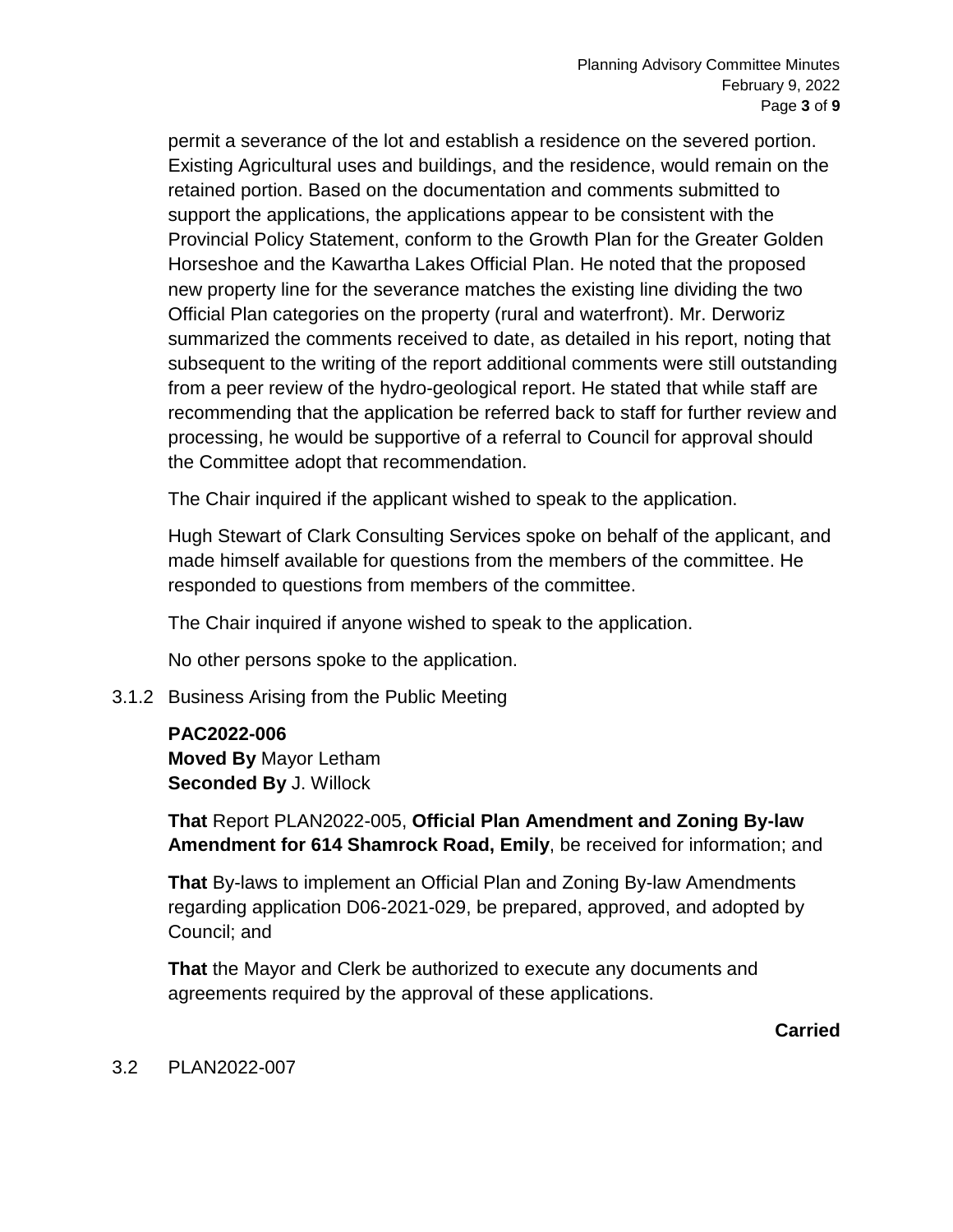### **Application to Amend the Town of Lindsay Zoning By-law 2000-75 together with a Draft Plan of Subdivision (16T-17501) on vacant land north of Alcorn Drive, Lindsay - Regis Homes Limited**

Sherry Rea, Development Planning Supervisor

#### 3.2.1 Public Meeting

The Chair requested staff to advise on the manner of giving notice for the proposed Zoning By-law Amendment. He also asked staff to briefly describe the proposal and summarize the correspondence, if any, received to date.

Ms. Rea confirmed that the required notice was given in accordance with the Planning Act and circulated to each owner of land within 120 metres, and that a sign was posted on the subject property. She summarized the application, explaining that it proposes to permit a residential plan of subdivision by: Changing the zone category from the 'Residential One Special Seventeen Holding One (R1-S17)(H1) and Residential One Holding One (R1)(H1) Zones' to the 'Residential Two (R2), Residential Two Special \*\* (R2-S\*\*), Residential Three (R3) and a Residential Multiple One Special \*\* (RM1-S\*\*) Zones' on the property. The application for draft plan of subdivision will create a 63 unit residential plan of subdivision consisting of 9 lots for single detached dwellings, 7 lots for 14 semidetached dwellings and 10 blocks for 40 townhouse dwelling units. The townhouse blocks will be further subdivided using the Part Lot Control provision of the Planning Act, which allows the lots to be sold separately without requiring consent applications to create each lot. The lots for the individual townhouses and semi-detached dwellings will all be freehold. Through further review of the application, consistency with the Provincial Policy Statement, conformity to the Growth Plan for the Greater Golden Horseshoe and the Town of Lindsay Official Plan should be achieved. Ms. Rea summarized the comments received to date, as detailed in her report, noting that subsequent to the writing of the report additional comments were received from Susan Hall expressing concerns with drainage, property values and the proposed density of housing. She also noted that further to the City Clerk's Office comments regarding street naming noted in her report, that discussions with other City departments have considered options including one consideration of renaming the Springdale Gardens portion of William Street North to Victoria Avenue North to reflect the proposed continuous nature of the connecting road. Staff are recommending that the application be referred back to staff for further review and processing until such time as all comments and concerns have been addressed. She responded to questions from Committee members.

The Chair inquired if the applicant wished to speak to the application.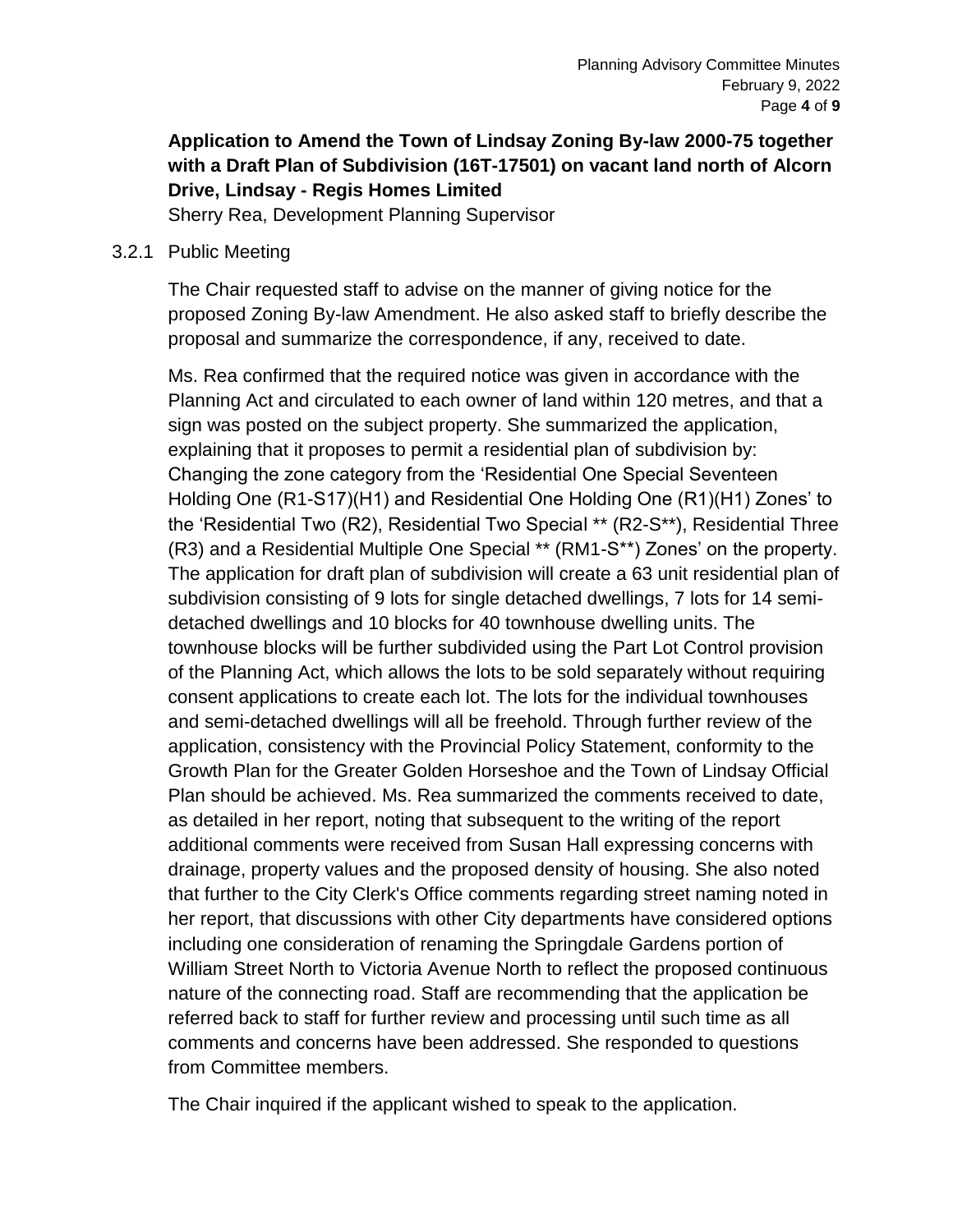Kayly Robbins of Weston Consulting spoke on behalf of the applicant and the owner and provided a brief history of the property and the application which is a part of a multi-phase development. She presented a summary of their proposal including the revised draft plan of subdivision, the revised zoning by-law amendment, relationship with the Town of Lindsay Official Plan, removal of the holding provision, and a summary of supporting materials. She responded to questions from Committee members.

The Chair inquired if anyone wished to speak to the application.

Susan Hall of 107 Alcorn Drive provided a summary of her correspondence which was circulated to the members of the Committee. She restated her concerns regarding the increased density of the proposed development, neighbourhood property values, removal of natural habitats of birds and turtles, reduction of the side yards, limited snow storage spaces, increased traffic in the area, and stormwater drainage along Jennings Creek.

The Chair permitted the applicant to respond to the concerns raised by the resident. Robert Walters of Weston Consulting spoke on behalf of the applicant and stated that this proposal is a slight change to the original proposal presented in 2017. He also noted that some driveways are proposed to be twinned to allow for more areas for additional snow storage. He also noted that the stormwater and traffic studies are under review, and that studies note that nearby increased density of housing does not decrease property values of single-detached homes.

No other persons spoke to the application.

#### 3.2.2 Business Arising from the Public Meeting

**PAC2022-007 Moved By** Councillor O'Reilly **Seconded By** W. Brumwell

**That** Report PLAN2022-007, **Part of Lot 24, Concession 5, geographic Township of Ops, former Town of Lindsay, Regis Homes Limited – Applications D05-2017-001 and D06-2017-019**, be received; and

**That** PLAN2022-007 respecting Applications D05-2017-001 and D06-2017-019 be referred back to staff to address any issues raised through the public consultation process and for further review and processing until such time that all comments have been received from all circulated agencies and City Departments, and that any comments and concerns have been addressed.

#### **Carried**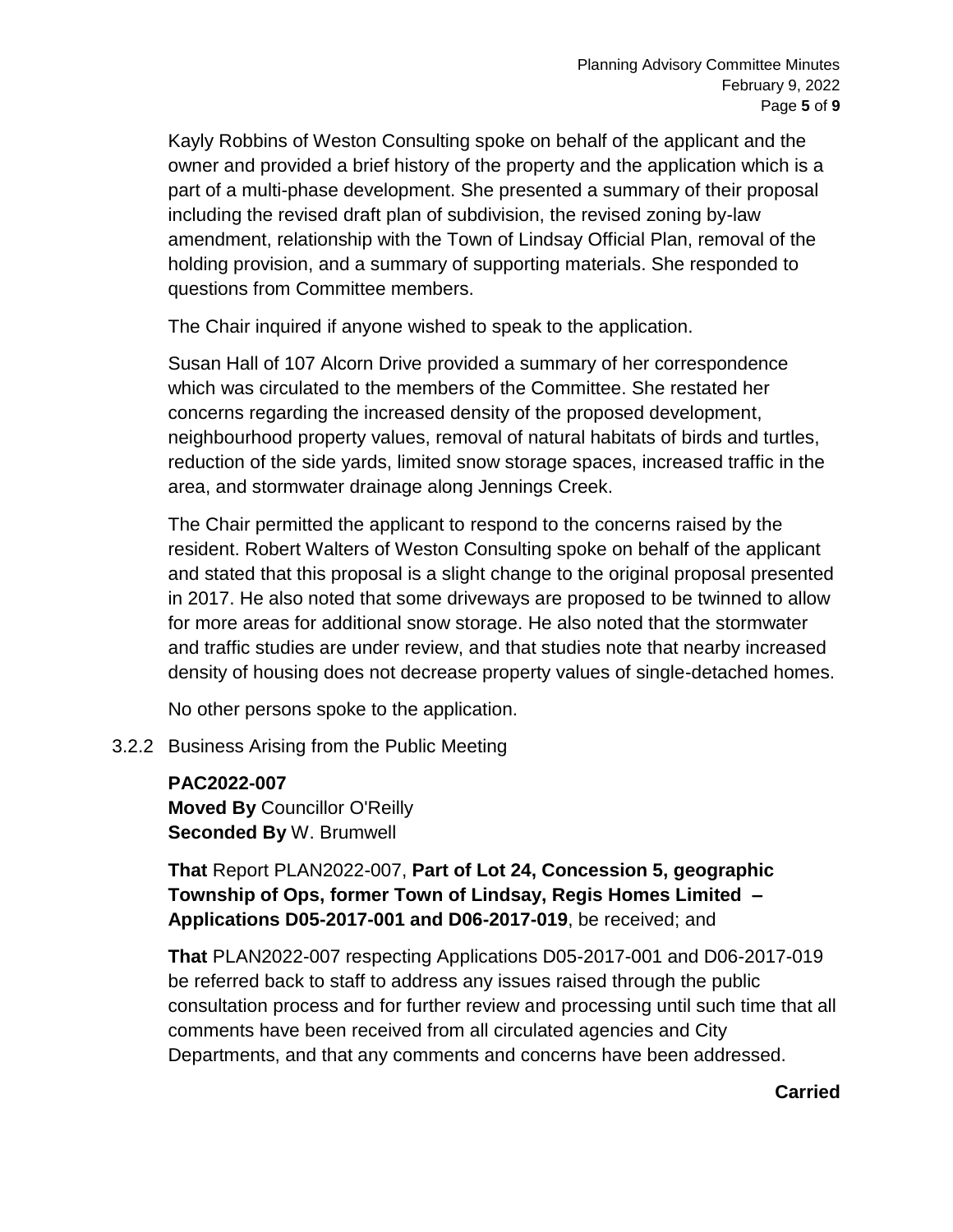#### 3.3 PLAN2022-008

## **Application to Amend the Township of Fenelon Zoning By-law 12-95 at 10 Goodman Road, Rosedale – Hunt Homes Inc.**

Mark LaHay, Planner II

#### 3.3.1 Public Meeting

The Chair requested staff to advise on the manner of giving notice for the proposed Zoning By-law Amendment. He also asked staff to briefly describe the proposal and summarize the correspondence, if any, received to date.

Mr. LaHay confirmed that the required notice was given in accordance with the Planning Act and circulated to each owner of land within 120 metres, and that a sign was posted on the subject property. He summarized the application, explaining that it proposes to rezone the eastern portion of the property from the Tourist Commercial (C3) Zone and Hamlet Residential (HR) Zone to a Hamlet Residential (HR-\*) Exception Zone to permit the redevelopment of an existing dwelling and establish applicable development standards to recognize reduced water setbacks and to rezone the western half of the property from the Tourist Commercial (C3) Zone to a Hamlet Residential (HR) Zone to permit a residential use. The effect of the amendment will facilitate the redevelopment of the subject land to permit an existing seasonal dwelling to be replaced with a new dwelling with specific standards for reduced water setbacks on the eastern half of the property along with permitting a residential use on the western half of the property. This will be facilitated through a future application to create one waterfront residential lot. The application requires further review to determine consistency with the Provincial Policy Statement, conformity to the Growth Plan for the Greater Golden Horseshoe and the Kawartha Lakes Official Plan. Mr. LaHay summarized the comments received to date, as detailed in his report, noting that subsequent to the writing of the report additional comments were received from the Chief Building Official and Enbridge noting no concerns. He also noted comments received from Kawartha Conservation require further review at this time. Staff are recommending that the application be referred back to staff until such time as comments have been received from all circulated agencies and City Departments, and that any comments and concerns have been addressed.

J. Willock left the Council Chambers at 1:43pm and returned at 1:45pm.

The Chair inquired if the applicant wished to speak to the application.

Diana Keay of D.M. Wills spoke as the applicant on behalf of the owner. She acknowledged staff's report and recommendation to defer approval of the report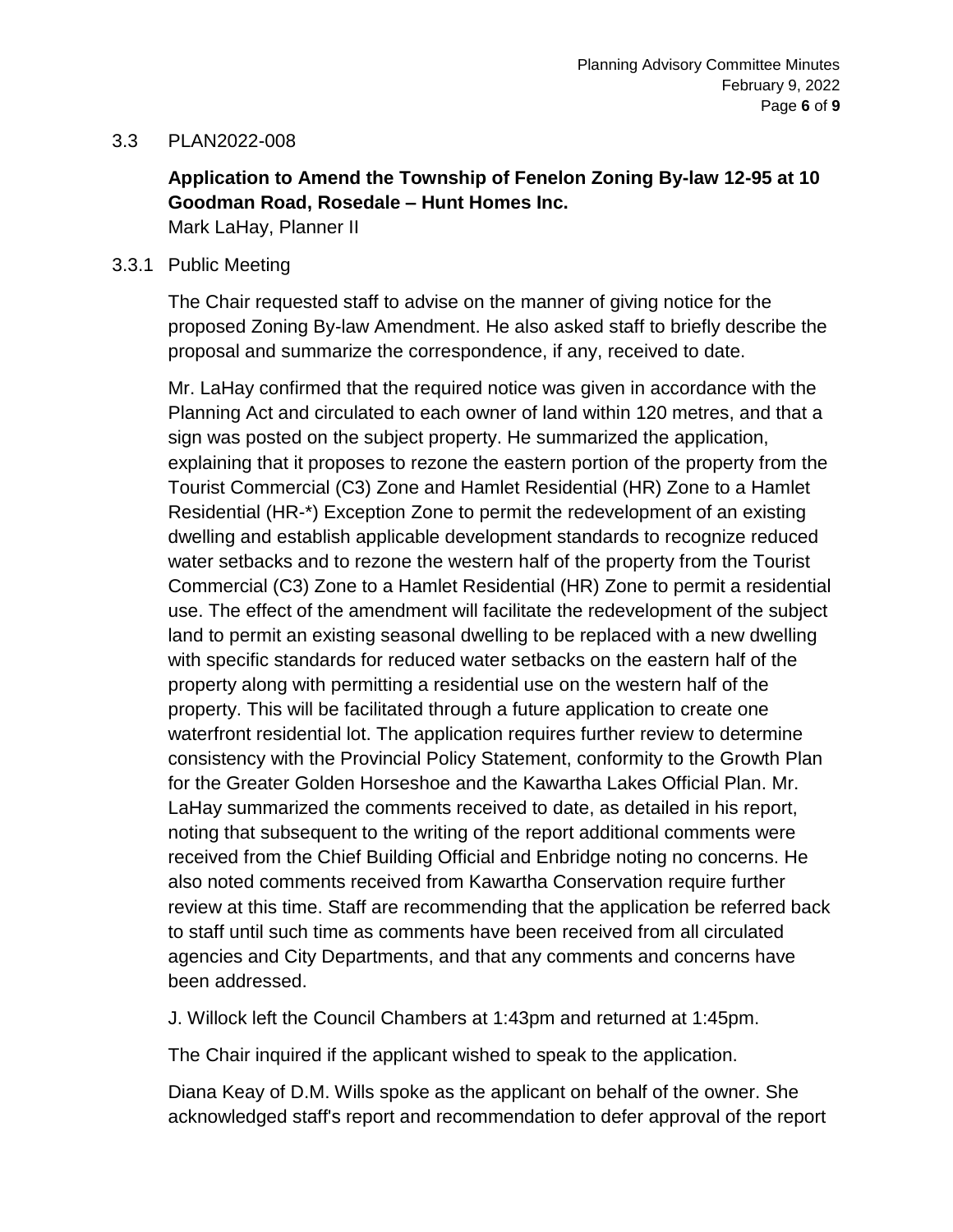until all comments from reporting agencies have been received. She provided an overview of the application including:

- Location overview within Rosedale
- Existing zoning and built structure
- Proposal to redevelop the single detached residence on the property
- Proposal for rezoning, including water setbacks, septic locations
- Proposed access to the site
- Planning for the western side of the lot

She noted that they have received the comments from Kawartha Conservation and stated that they are currently reviewing the comments. She responded to questions from Committee members.

The Chair inquired if anyone wished to speak to the application.

No other persons spoke to the application.

The Public Meeting concluded at 1:58pm.

3.3.2 Business Arising from the Public Meeting

# **PAC2022-008**

**Moved By** Mayor Letham **Seconded By** J. Willock

**That** Report PLAN2022-008, **Part of Lot A and Lot B, Plan 115, geographic Township of Fenelon, City of Kawartha Lakes, identified as 10 Goodman Road, Hunt Homes Inc. – D06-2021-032**, be received; and

**That** the application respecting the proposed Zoning By-law Amendment be referred back to staff until such time as all comments have been received and addressed from all circulated agencies, City Departments, and the public, and for further review and processing.

**Carried**

- **4. Deputations**
- **5. Correspondence**
- **6. Regular and Returned Reports**
- 6.1 ENG2022-002

**Municipal Infrastructure Design Guidelines – Annual Update** Christina Sisson, Manager of Development Engineering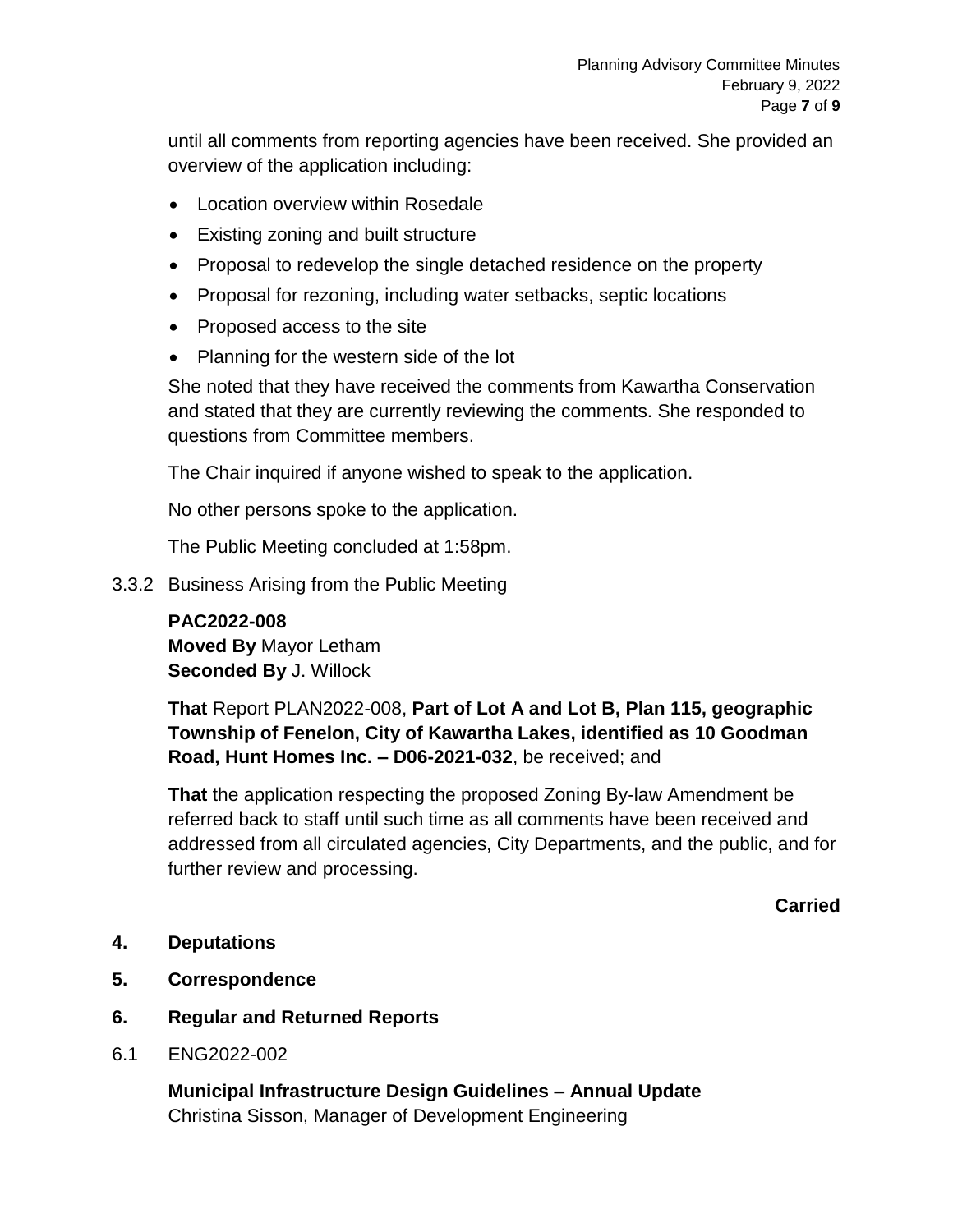Ms. Sisson provided an overview of her report and noted the updates to the design guidelines including updates to water, sanitary, roads guidelines, as well as additional templates.

#### **PAC2022-009 Moved By** Councillor O'Reilly **Seconded By** M. Barkwell

**That** Report ENG2022-002, **Municipal Infrastructure Design Guidelines – Annual Update**, be received;

**That** Staff be directed to continue to update and to add to the information available on the City's website, including templates and details, to facilitate engineering design submissions for development; and

**That** Staff be directed to continue to monitor for any communication improvements and for any current legislative or regulatory enhancements requiring updates to the existing guidelines on the City's website.

**Carried**

#### 6.2 ENG2022-003

#### **Registered Subdivision Agreement Status Update**

Christina Sisson, Manager of Development Engineering

Ms. Sisson provided an overview of her report, noting that providing a status update to Council about developments where lots have been created would help keep developers accountable, provide transparency to the public, and assist with allocating staff time. She responded to questions from the committee members.

#### **PAC2022-010**

**Moved By** Mayor Letham **Seconded By** W. Brumwell

**That** Report ENG2022-003, **Registered Subdivision Agreement Status Update**, be received; and

**That** Staff be directed to continue to provide annual updates for continued communication, process improvement, and to support the development community.

**Carried**

#### 6.3 ENG2022-004